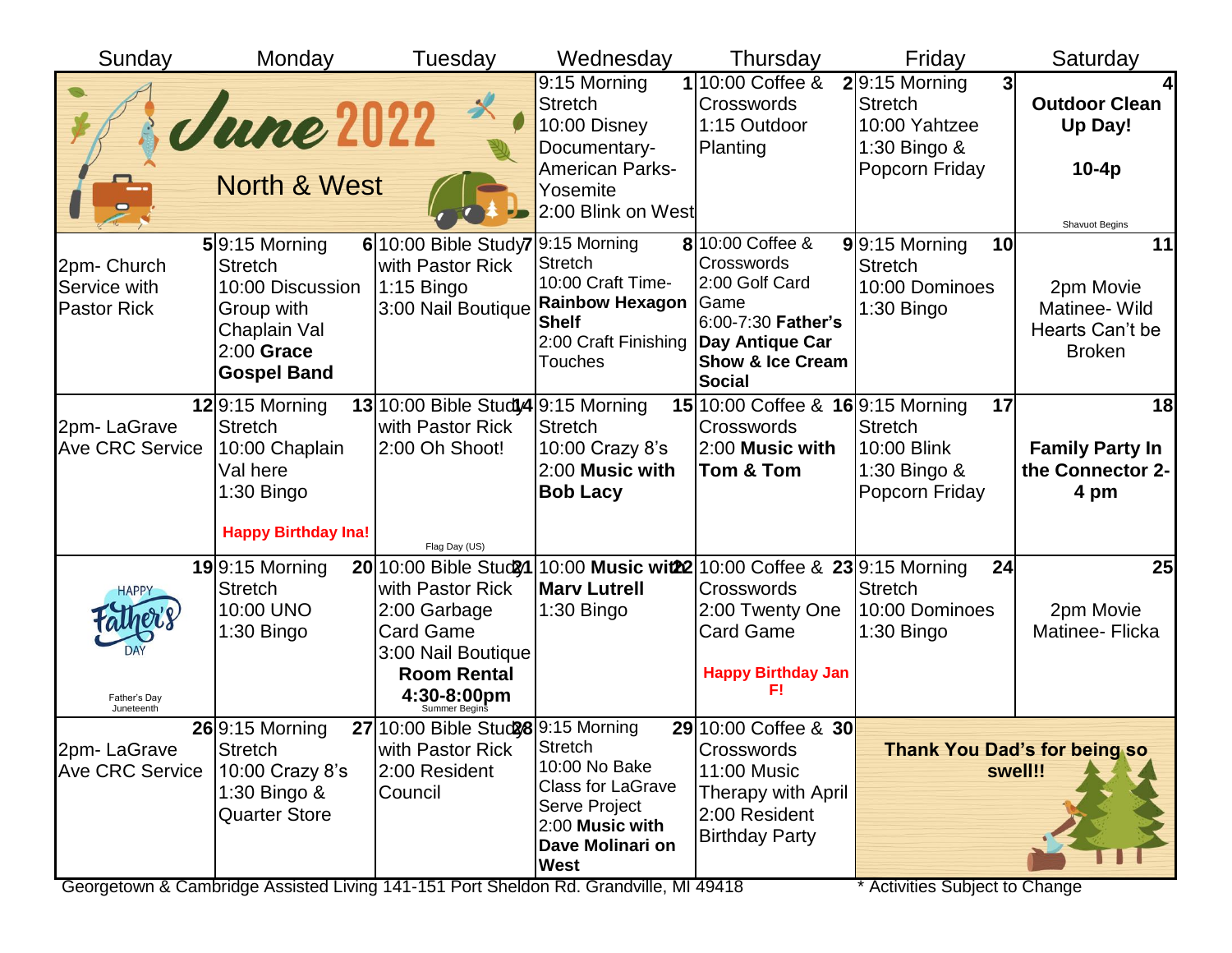| Sunday                      | Monday                                         | Tuesday                                                   | Wednesday                                              | Thursday                                                                       | Friday                               | Saturday                                      |
|-----------------------------|------------------------------------------------|-----------------------------------------------------------|--------------------------------------------------------|--------------------------------------------------------------------------------|--------------------------------------|-----------------------------------------------|
|                             | <b>June 2022</b>                               | $\boldsymbol{\mathsf{X}}$                                 | 10:00 Nail<br><b>Boutique</b>                          | $1 9:00$ Music<br>Therapy with April                                           | $2 9:00$ Balloon Bop 3<br>1:30 Bingo | <b>Outdoor Clean</b><br>Up Day                |
|                             | <b>South</b>                                   |                                                           | 1:15 Movie<br>Matinee                                  | 1:15 Fun &<br>Games                                                            | 3:00 Coffee Time                     | $10 - 4$                                      |
|                             |                                                |                                                           | 3:00 Coffee Time                                       | 3:00 Coffee Time                                                               |                                      | Shavuot Begins                                |
|                             | 59:15 Balloon Bop 69:00 Ski Ball               |                                                           | 79:00 Ski Ball                                         | 89:00 Music Therapy 9:00 Balloon Bon 0<br>with April                           |                                      | 11<br>2p- Movie Matinee                       |
| 2p- Church<br>Service with  | $2:00$ Grace<br><b>Gospel Band</b>             | 1:15 Nail Boutique 1:15 Movie                             | Matinee                                                | 1:15 Fun & Games<br>6-7:30 Father's                                            | 1:30 Bingo                           |                                               |
| <b>Pastor Rick</b>          | 3:00 Coffee Time                               | 2:30 Coffee Time                                          | 3:00 Coffee Time                                       | Day Antique Car<br><b>Show &amp; Ice Cream</b><br><b>Social</b>                | 3:00 Coffee Time                     |                                               |
| 2:00 Church                 | 129:15 Balloon Bon 39:00 Fishing               | Frenzy                                                    | Catch                                                  | 14 9:00 Bounce & 15 9:00 Music Therapt6 9:00 Balloon Bon7<br><b>With April</b> |                                      | 18                                            |
| Service with                | 1:30 Bingo                                     | 1:15 Bounce &                                             | 2:00 Music with                                        | 2:00 Music with                                                                | $1:30$ Bingo                         |                                               |
| LaGrave CRC                 | 2:30 Coffee Time                               | Catch                                                     | <b>Bob Lacy</b>                                        | Tom & Tom                                                                      | 3:00 Coffee Time                     |                                               |
|                             |                                                | 2:30 Coffee Time<br>Flag Day (US)                         | 3:00 Coffee Time                                       | 3:00 Coffee Time                                                               |                                      |                                               |
| HAPPY                       | 199:15 Balloon Bo <sub>20</sub> 9:00 Summer    | Craft                                                     | 21 10:00 Music wit22 9:00 Music<br><b>Marv Lutrell</b> | Therapy with April                                                             | 23 9:00 Balloon Bo24                 | 25<br>2p- Movie Matinee                       |
|                             | 1:30 Bingo                                     |                                                           |                                                        |                                                                                | 1:30 Bingo                           |                                               |
|                             | 2:30 Coffee Time                               | 1:15 Nail Boutique 1:15 Bingo                             |                                                        | 1:15 Fun &<br>Games                                                            | 3:00 Coffee Time                     |                                               |
| Father's Day<br>Juneteenth  |                                                | 2:30 Coffee Time 2:30 Coffee Time<br><b>Summer Begins</b> |                                                        | 1:15 Coffee Time                                                               |                                      |                                               |
|                             | 26 9:15 Balloon Bo <sub>27</sub> 9:00 Ski Ball |                                                           | 28 9:15 Blink                                          | 29 9:00 Music<br>30                                                            |                                      |                                               |
| 2:00 Church<br>Service with | 1:30 Bingo                                     | 1:15 Bounce &                                             | 2:00 Music with                                        | Therapy with April                                                             |                                      | <b>Thank You Dads For being so</b><br>swell!! |
| LaGrave CRC                 | 2:30 Coffee Time                               | Catch                                                     | <b>David Molinari</b>                                  | 1:15 Fun &<br>Games                                                            |                                      |                                               |
|                             |                                                | 2:30 Coffee Time                                          | 3:00 Coffee Time                                       | 2:30 Coffee Time                                                               |                                      |                                               |

Georgetown & Cambridge Assisted Living 141-151 Port Sheldon Rd. Grandville, MI 49418 \* Activities Subject to Change